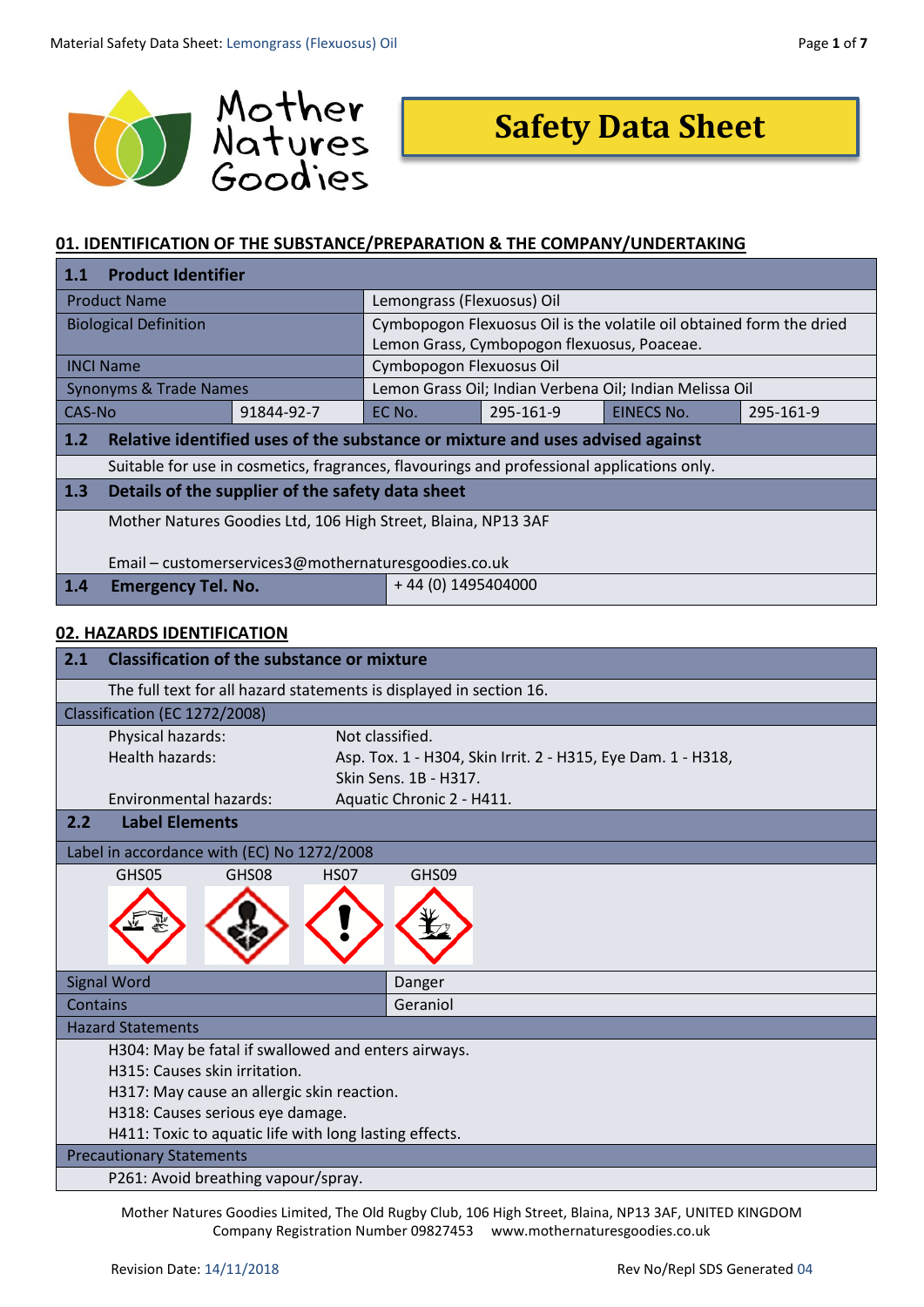| P273: Avoid release to the environment.                                            |                                                                                                      |  |  |
|------------------------------------------------------------------------------------|------------------------------------------------------------------------------------------------------|--|--|
|                                                                                    | P280: Wear protective gloves/protective clothing/eye protection/face protection.                     |  |  |
|                                                                                    | P301+P310 IF SWALLOWED: Immediately call a POISON CENTER/doctor.                                     |  |  |
| P302+352: IF ON SKIN: Wash with plenty of soap and water.                          |                                                                                                      |  |  |
|                                                                                    | P305+351+338: IF IN EYES: Rinse cautiously with water for several minutes. Remove contact lenses, if |  |  |
| present and easy to do. Continue rinsing.                                          |                                                                                                      |  |  |
| P310: Immediately call a POISON CENTER or doctor/physician.                        |                                                                                                      |  |  |
| P331: Do NOT induce vomiting.                                                      |                                                                                                      |  |  |
|                                                                                    | P333+313: If skin irritation or rash occurs: Get medical advice/attention.                           |  |  |
| P391: Collect spillage.                                                            |                                                                                                      |  |  |
| P501: Dispose of contents in accordance with local, state or national legislation. |                                                                                                      |  |  |
| <b>Supplementary Precautionary Statements</b>                                      |                                                                                                      |  |  |
| P264: Wash contaminated skin thoroughly after handling.                            |                                                                                                      |  |  |
| 2.3<br><b>Other Hazards</b>                                                        |                                                                                                      |  |  |
| No additional data available.<br>PBT or vPvB according to Annex XIII               |                                                                                                      |  |  |
| Adverse physio-chemical properties<br>No additional data available.                |                                                                                                      |  |  |
| Adverse effects on human health                                                    | No additional data available.                                                                        |  |  |
|                                                                                    |                                                                                                      |  |  |

## **03. COMPOSITION/INFORMATION ON INGREDIENTS**

#### **3.2 Mixtures**

**≤82.0% Citral** CAS-No.: 5392-40-5 EC No.: 226-394-6

Classification (EC 1272/2008) Skin Irrit. 2 - H315, Skin Sens. 1 - H317, Eye Irrit. 2 - H319

**≤8.0% Geraniol** CAS-No.: 106-24-1 EC No.: 203-377-1

Classification (EC 1272/2008) Skin Irrit. 2 - H315, Skin Sens. 1 - H317, Eye Dam. 1 - H318

**≤8.0% Limonene** CAS-No.: 5989-27-5 EC No.: 227-813-5

Classification (EC 1272/2008) Flam. Liq. 3 - H226, Asp. Tox. 1 - H304, Skin Irrit. 2 - H315, Skin Sens. 1 - H317, Aquatic Acute 1 - H400, Aquatic Chronic 1 - H410

**≤2.0% Linalool** CAS-No.: 78-70-6 EC No: 201-134-4

Classification (EC 1272/2008) Skin Irrit. 2 - H315, Skin Sens. 1B - H317, Eye Irrit. 2- H319

**≤2.0% alpha-Pinene** CAS-No.: 80-56-8 EC No: 201-291-9

Classification (EC 1272/2008) Flam. Liq. 3 - H226, Acute Tox. 4 - H302, Asp. Tox. 1 - H304, Skin Irrit. 2 - H315, Skin Sens. 1 - H317, Aquatic Acute 1 - H400, Aquatic Chronic 1 - H410

**≤2.0% Myrcene** CAS-No.: 123-35-3 EC No: 204-622-5

Classification (EC 1272/2008) Flam. Liq. 3 - H226, Asp. Tox. 1 - H304 Skin Irrit. 2 - H315 Eye Irrit. 2 - H319, Aquatic Acute 1- H400, Aquatic Chronic 1 - H410

#### **04. FIRST AID MEASURES**

#### **4.1 Description of first aid measures**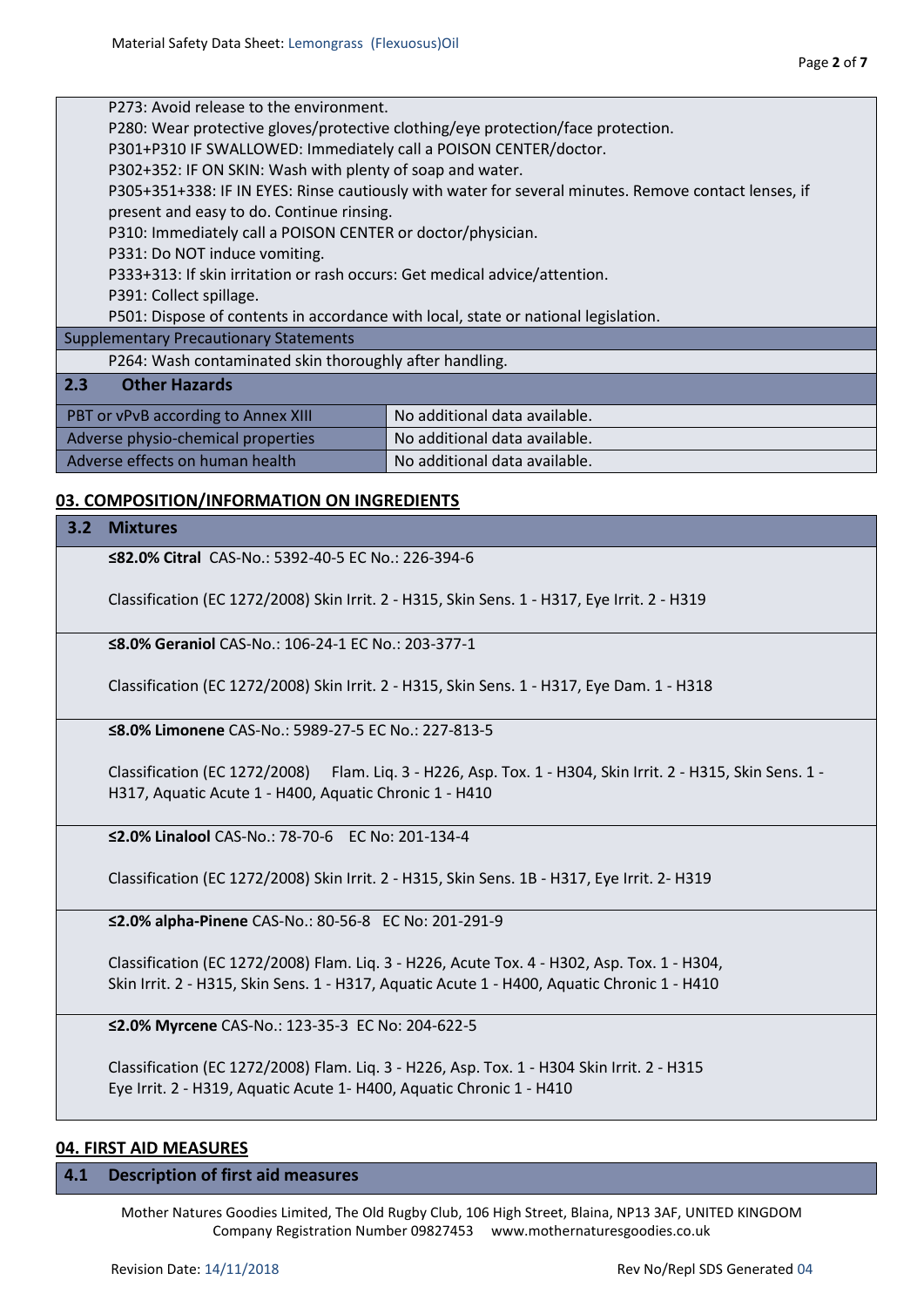| Inhalation                                                                                                | Remove from exposure area to fresh air. Get medical advice/attention.                    |  |  |
|-----------------------------------------------------------------------------------------------------------|------------------------------------------------------------------------------------------|--|--|
| Ingestion                                                                                                 | Do not induce vomiting. Ingestion may cause nausea and vomiting. Immediately rinse mouth |  |  |
|                                                                                                           | and provide fresh air. Get medical advice/attention.                                     |  |  |
| <b>Skin Contact</b>                                                                                       | Remove contaminated clothing immediately and wash skin with soap and water. Get medical  |  |  |
| advice/attention if any discomfort continues.                                                             |                                                                                          |  |  |
| Immediately flush with plenty of water for up to 15 minutes. Remove any contact lenses and<br>Eye Contact |                                                                                          |  |  |
| open eyes wide apart. Get medical advice/attention. Continue to rinse.                                    |                                                                                          |  |  |
| 4.2<br>Most important symptoms and effects, both acute and delayed                                        |                                                                                          |  |  |
|                                                                                                           | No additional data available.                                                            |  |  |
| 4.3                                                                                                       | Indication of any immediate medical attention and special treatment needed               |  |  |
|                                                                                                           | Treat symptomatically.                                                                   |  |  |

# **05. FIRE-FIGHTING MEASURES**

#### **5.1 Extinguishing Media**

Extinguishing media: Carbon dioxide (CO<sub>2</sub>). Dry chemical powder.

**5.2 Special hazards arising from the product**

When heated and in case of fire, irritating vapours/gases may be formed.

#### **5.3 Advice for firefighters**

Avoid inhalation of generated fumes or vapours. Wear self-contained breathing apparatus and appropriate protective clothing.

#### **06. ACCIDENTAL RELEASE MEASURES**

| 6.1 | Personal precautions, protective equipment and emergency procedures                                                                                                                                                                                                                                  |
|-----|------------------------------------------------------------------------------------------------------------------------------------------------------------------------------------------------------------------------------------------------------------------------------------------------------|
|     | Wear protective clothing as described in Section 8 of this safety data sheet. Handle the product using<br>protective gloves resistant to the chemicals exposed. Avoid contact with skin and inhalation of its vapours or<br>smoke. Maintain adequate ventilation in the working area after spilling. |
| 6.2 | <b>Environmental Precautions</b>                                                                                                                                                                                                                                                                     |
|     | Do not discharge into drains, water courses or onto the ground.                                                                                                                                                                                                                                      |
| 6.3 | Methods and material for containment and cleaning up.                                                                                                                                                                                                                                                |
|     | Absorb with liquid binding material e.g. sand, diatomaceous earth.<br>Collect in closed and suitable containers for disposal. Prevent any material from entering drains or<br>waterways. Wash spill site after removal with a detergent.                                                             |
| 6.4 | Reference to other sections                                                                                                                                                                                                                                                                          |
|     | See sections 4, 7, 8 & 13.                                                                                                                                                                                                                                                                           |
|     | 07. HANDLING AND STORAGE                                                                                                                                                                                                                                                                             |

# **7.1 Precautions for safe handling** Avoid contact with skin, eyes and clothing. Avoid breathing vapours. **7.2 Conditions for safe storage, including any incompatibilities**  Store in tightly-closed, original container in a dry, cool and well-ventilated area, away from potential sources of ignition and protected from light. **7.3 Specific end use(s)**

No additional data available.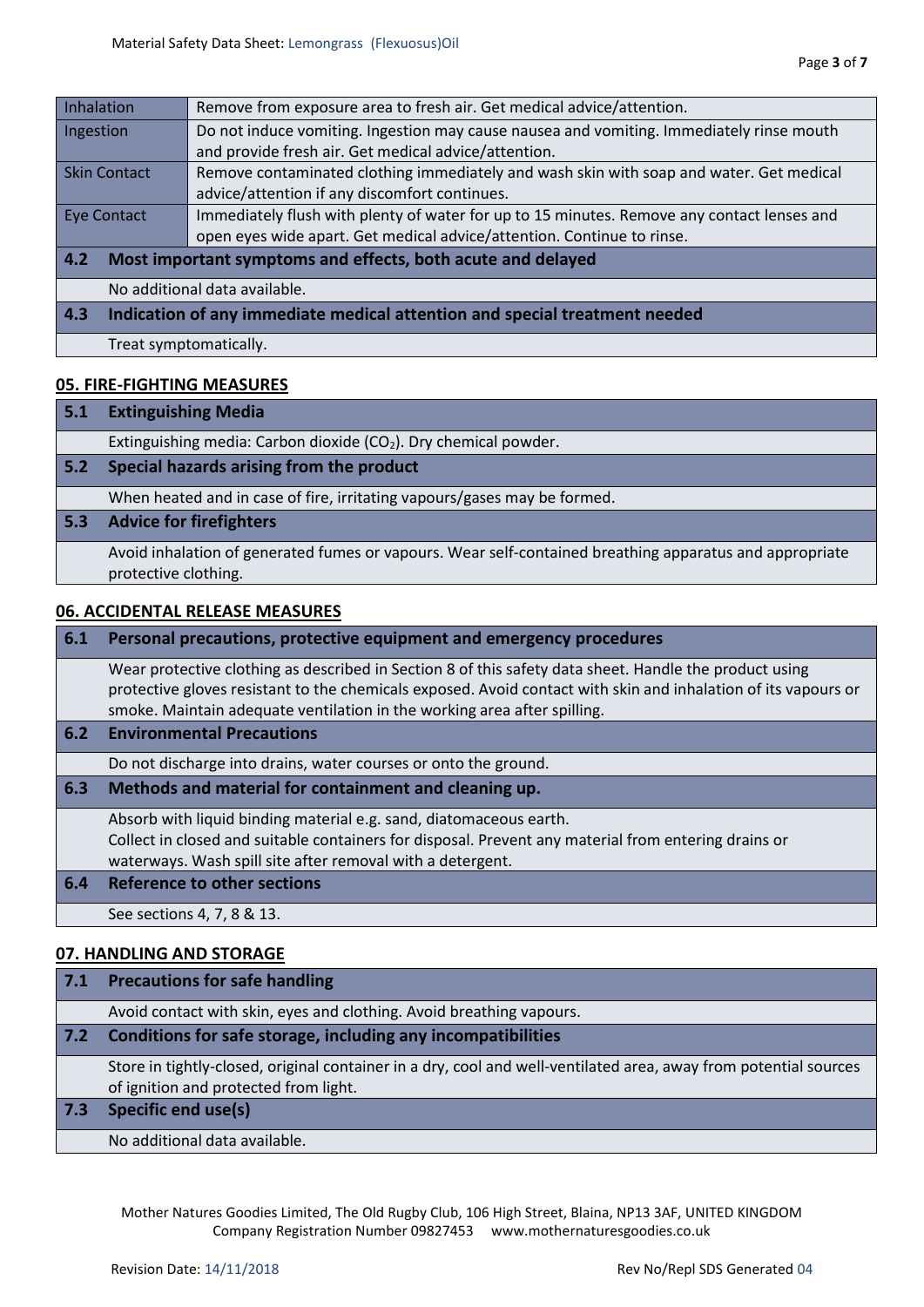# **08. EXPOSURE CONTROLS/PERSONAL PROTECTION**

| 8.1<br><b>Control parameters</b>                                                                              |                                                                                                         |  |  |
|---------------------------------------------------------------------------------------------------------------|---------------------------------------------------------------------------------------------------------|--|--|
|                                                                                                               | No additional data available.                                                                           |  |  |
| 8.2<br><b>Exposure controls</b>                                                                               |                                                                                                         |  |  |
| <b>Protective Equipment</b>                                                                                   |                                                                                                         |  |  |
|                                                                                                               |                                                                                                         |  |  |
| <b>Process Conditions</b>                                                                                     | Provide eyewash station.                                                                                |  |  |
| <b>Engineering Measures</b>                                                                                   | Provide adequate ventilation.                                                                           |  |  |
| Generally unnecessary in a well ventilated area.<br><b>Respiratory Equipment</b>                              |                                                                                                         |  |  |
|                                                                                                               | If ventilation is insufficient, respiratory protection must be worn.                                    |  |  |
| <b>Hand Protection</b><br>Wear suitable protective gloves that are resistant to chemical agents in accordance |                                                                                                         |  |  |
|                                                                                                               | with standard EN374.                                                                                    |  |  |
| <b>Eye Protection</b>                                                                                         | Avoid contact with eyes.                                                                                |  |  |
|                                                                                                               | Wear safety goggles in accordance with standard EN166.                                                  |  |  |
| <b>Other Protection</b>                                                                                       | Wear appropriate clothing to prevent any possibility of skin contact.                                   |  |  |
| <b>Hygiene Measures</b>                                                                                       | Good personal hygiene practices are always advisable, especially when working with<br>chemicals / oils. |  |  |
| <b>Personal Protection</b>                                                                                    | Use of chemical resistant clothing is recommended when handling.                                        |  |  |
| <b>Skin Protection</b>                                                                                        | Wear apron or protective clothing to avoid skin contact.                                                |  |  |
| <b>Environmental Exposure</b><br>Controls                                                                     | Avoid discharging into drainage water. Only eliminate by authorised companies.                          |  |  |

# **09. PHYSICAL AND CHEMICAL PROPERTIES**

| 9.1<br>Information on basic physical and chemical properties |                                         |  |
|--------------------------------------------------------------|-----------------------------------------|--|
| Appearance                                                   | Liquid                                  |  |
| Colour                                                       | Bright yellow.                          |  |
| Odour                                                        | Characteristic - Citral, fresh, intense |  |
| <b>Relative Density</b>                                      | Approx. 0.899 @ 20°C                    |  |
| Flash Point (°C)                                             | $71.0 - 85.0$                           |  |
| Refractive Index                                             | Approx. 1.485 @ 20°C                    |  |
| Melting Point (°C)                                           | No additional data available.           |  |
| Boiling Point (°C)<br>No additional data available.          |                                         |  |
| <b>Vapour Pressure</b><br>$0.05$ mmHg.                       |                                         |  |
| Solubility in Water @20°C                                    | 1:10 v/v Ethanol 90%                    |  |
| Auto-ignition                                                | No additional data available.           |  |
| temperature (°C)                                             |                                         |  |
| <b>Other information</b><br>9.2                              |                                         |  |
| No additional data available.                                |                                         |  |

# **10. STABILITY AND REACTIVITY**

| 10.1 | <b>Reactivity</b> |  |  |
|------|-------------------|--|--|
|------|-------------------|--|--|

Presents no significant reactivity hazards. Stable under normal temperature conditions and recommended use.

### **10.2 Chemical stability**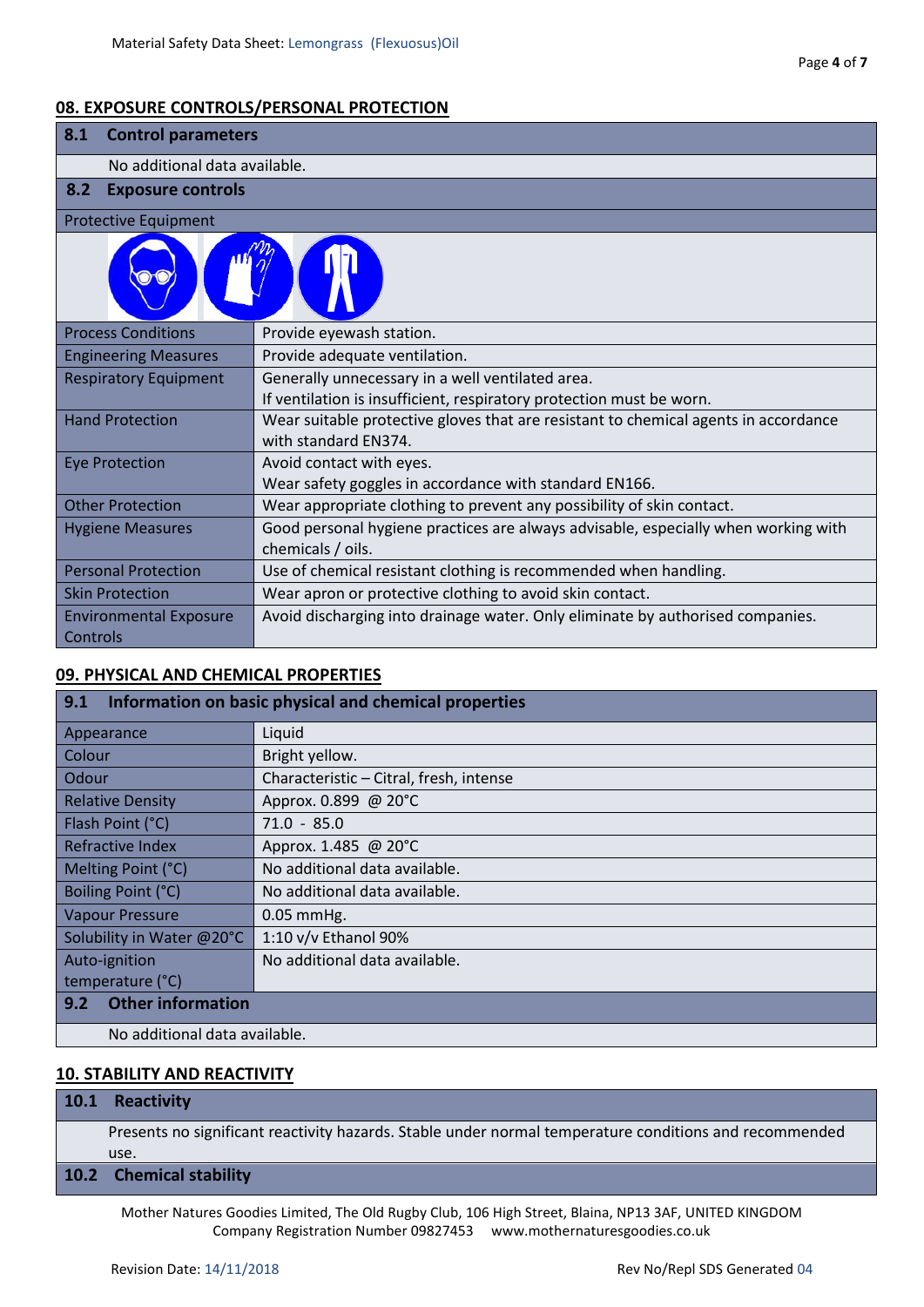|             | Stable under the recommended handling and storage conditions.                                                                             |
|-------------|-------------------------------------------------------------------------------------------------------------------------------------------|
| 10.3        | <b>Possible hazardous reactions</b>                                                                                                       |
|             | No additional data available.                                                                                                             |
| 10.4        | <b>Conditions to Avoid</b>                                                                                                                |
|             | Avoid heat, flames and other sources of ignition.                                                                                         |
| <b>10.5</b> | <b>Incompatible materials</b>                                                                                                             |
|             | Avoid strong acids, alkalis and oxidising agents.                                                                                         |
| <b>10.6</b> | <b>Hazardous Decomposition Products</b>                                                                                                   |
|             | In case of fire, dangerous decomposition products can be generated, such as carbon monoxide and dioxide<br>and nitrogen fumes and oxides. |

# **11. TOXOLOGICAL INFORMATION**

| Information on toxicological effects<br>11.1 |                                               |  |
|----------------------------------------------|-----------------------------------------------|--|
| <b>Acute Toxicity</b>                        | Not classified.                               |  |
| Skin corrosion / irritation                  | Causes skin irritation.                       |  |
| Serious eye damage / irritation              | Causes serious eye damage.                    |  |
| Respiratory or skin sensitisation            | May cause an allergic skin reaction.          |  |
| <b>Germ Cell Mutagenicity</b>                | Not classified.                               |  |
| Carcinogenicity                              | Not classified.                               |  |
| <b>Reproductive toxicity</b>                 | Not classified.                               |  |
| STOT-single exposure                         | Not classified.                               |  |
| STOT-repeated exposure                       | Not classified.                               |  |
| <b>Aspiration hazard</b>                     | May be fatal if swallowed and enters airways. |  |
| Photo-toxicity                               | No additional data available.                 |  |
| <b>Other Information</b>                     | No additional data available.                 |  |

# **12. ECOLOGICAL INFORMATION**

# **13. DISPOSAL CONSIDERATIONS**

# **13.1 Waste treatment methods**

# General information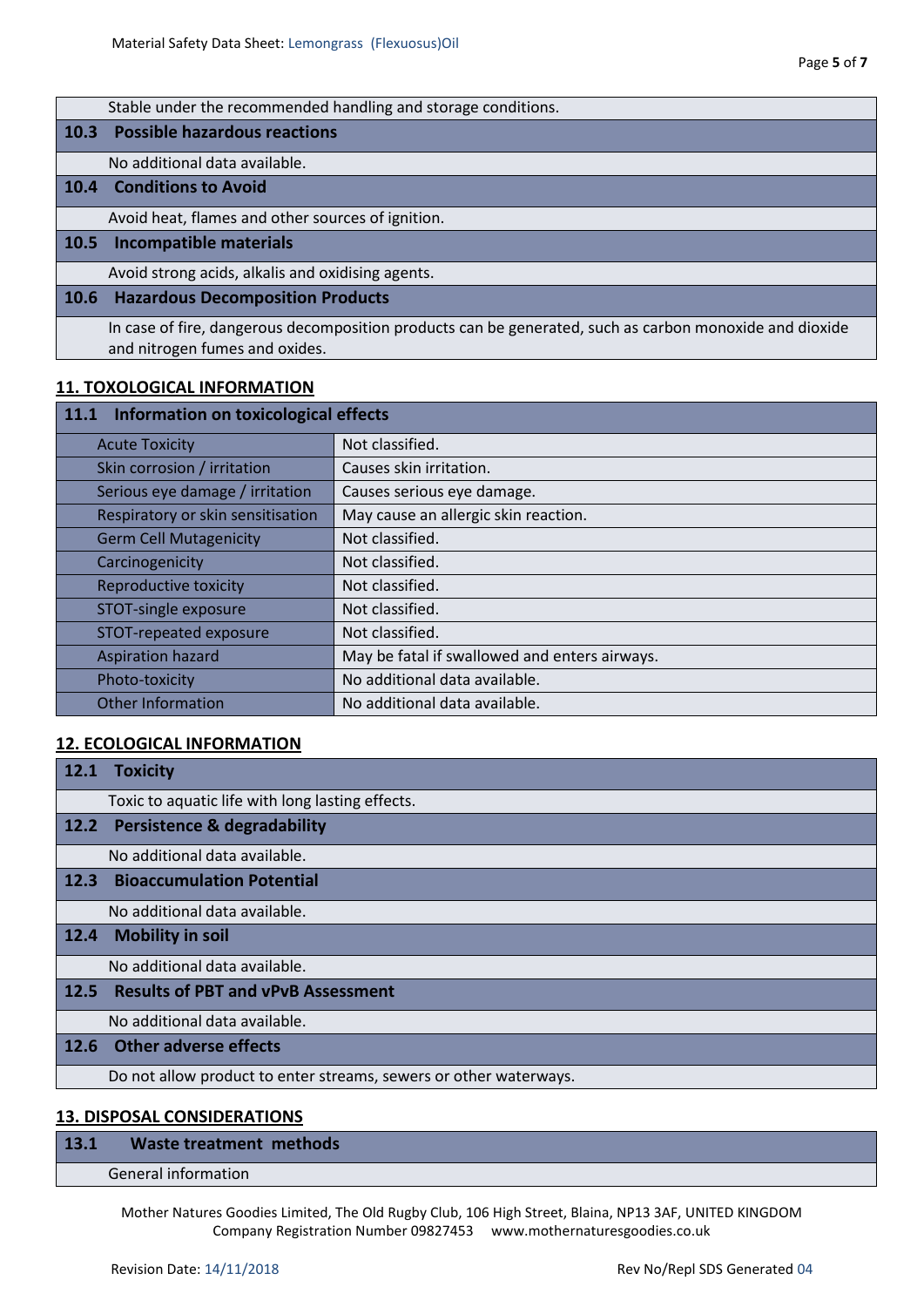Do not re-use empty containers. Empty residue into a suitable disposal site. Dispose of in compliance with all local and national regulations.

# **14. TRANSPORT INFORMATION**

| 14.1 | <b>UN number</b>                                                        |                                                                                                                                                                |
|------|-------------------------------------------------------------------------|----------------------------------------------------------------------------------------------------------------------------------------------------------------|
|      | <b>UN No. Road</b>                                                      | 3082                                                                                                                                                           |
|      | <b>UN No. SEA</b>                                                       | 3082                                                                                                                                                           |
|      | <b>UN No. AIR</b>                                                       | 3082                                                                                                                                                           |
| 14.2 | <b>UN proper shipping name</b>                                          |                                                                                                                                                                |
|      |                                                                         | ENVIRONMENTALLY HAZARDOUS SUBSTANCE LIQUID N.O.S.                                                                                                              |
| 14.3 | <b>Transport hazard class(es)</b>                                       |                                                                                                                                                                |
|      | <b>ADR/RID/ADN Class:</b><br><b>IMDG Class:</b><br>ICAO Class/Division: | 9 Miscellaneous dangerous substances and articles.<br>9 Miscellaneous dangerous substances and articles.<br>9 Miscellaneous dangerous substances and articles. |
|      | <b>Transport Labels</b>                                                 |                                                                                                                                                                |
|      |                                                                         |                                                                                                                                                                |
| 14.4 | <b>Packing group</b>                                                    |                                                                                                                                                                |
|      | ADR/RID/ADN Packing group:<br><b>IMDG Packing group:</b>                | III<br>III                                                                                                                                                     |
|      | ICAO Packing group:                                                     | III                                                                                                                                                            |
| 14.5 | <b>Environmental hazards</b>                                            |                                                                                                                                                                |
|      |                                                                         | Environmentally Hazardous Substance/Marine Pollutant                                                                                                           |
|      |                                                                         |                                                                                                                                                                |
| 14.6 | <b>Special precautions for user</b>                                     |                                                                                                                                                                |
|      | EMS F-A-S-F<br><b>Emergency Action Code 3Z</b>                          | Hazard No. (ADR) 90 Environmentally hazardous substance; miscellaneous dangerous substances.                                                                   |
| 14.7 |                                                                         | Transport in bulk according to Annex II of MARPOL73/78 and the IBC code                                                                                        |
|      | No additional data available.                                           |                                                                                                                                                                |
|      | <b>15. REGULATORY INFORMATION</b>                                       |                                                                                                                                                                |
| 15.1 |                                                                         | Safety, health and environmental regulations/legislation specific for the substance or mixture                                                                 |

#### Statutory Instruments

The Chemicals (Hazard Information and Packaging for Supply) Regulations 2009 (S.I 2009 No. 716). Guidance Notes

Workplace Exposure Limits EH40. CHIP for everyone HSG(108).